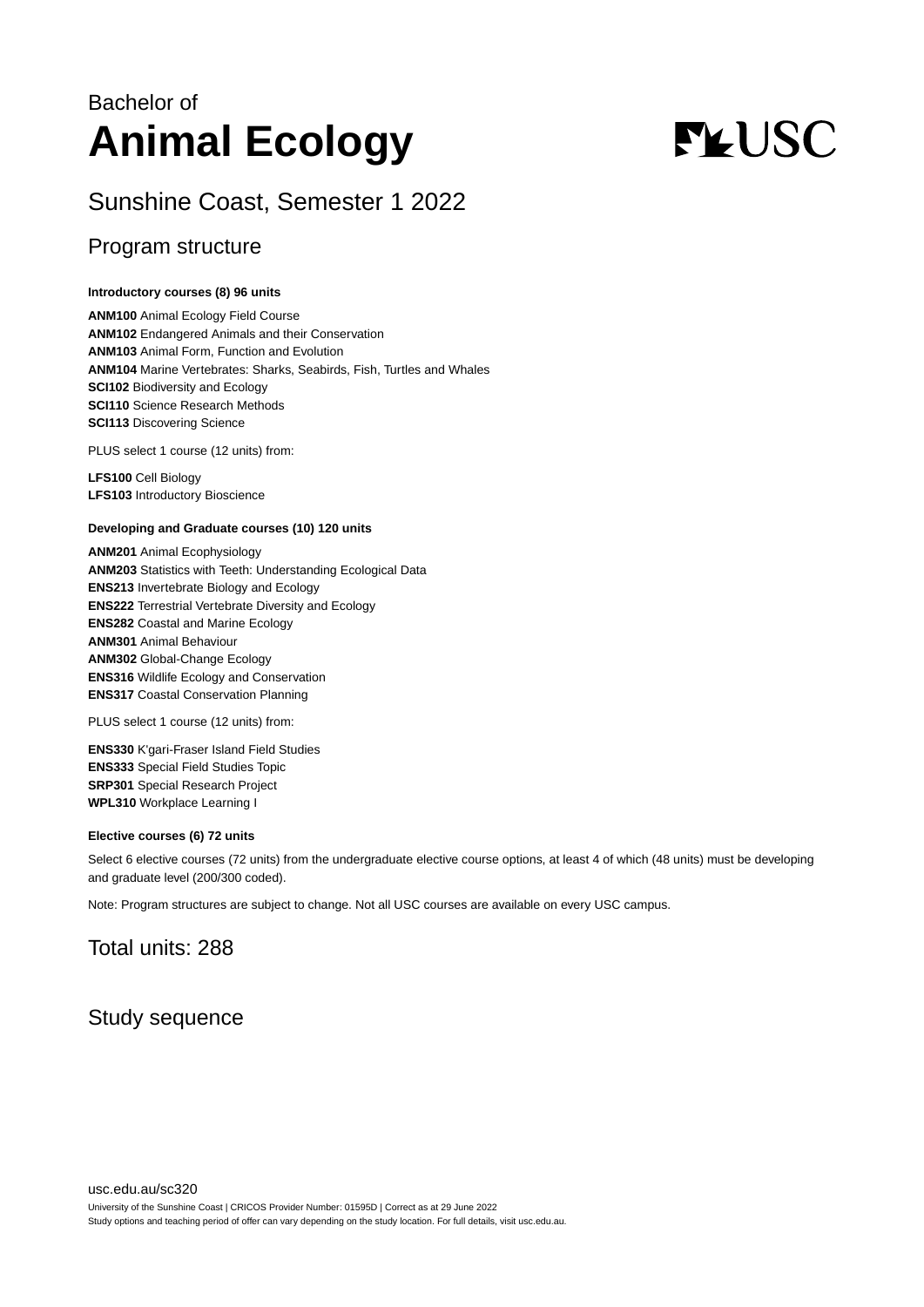#### **Year 1**

#### **Semester 1**

| <b>COURSE</b>                                              | SEMESTER OF OFFER<br>(SUNSHINE COAST) | <b>UNITS</b> | <b>REQUISITES</b>                                                            |
|------------------------------------------------------------|---------------------------------------|--------------|------------------------------------------------------------------------------|
| <b>ANM100 Animal Ecology Field Course</b>                  | • Semester 1                          | 12           | Pre:<br>Enrolled in Program SC012,<br>AB101, SC107, SB303 or<br>SC320        |
| <b>ANM102</b> Endangered Animals and their<br>Conservation | • Semester 1                          | 12           | Pre:<br>Enrolled in Program SC012,<br>AB101, ED112, SC107, SB303<br>or SC320 |
| <b>LFS100 Cell Biology</b>                                 | • Semester 1                          | 12           | Anti:<br>SCI103 or LFS101 or LFS103.                                         |
| <b>SCI113 Discovering Science</b>                          | • Semester 1                          | 12           |                                                                              |

#### **Semester 2**

| <b>COURSE</b>                                                                   | <b>SEMESTER OF OFFER</b><br>(SUNSHINE COAST) | <b>UNITS</b>      | <b>REQUISITES</b>                                                                                                  |
|---------------------------------------------------------------------------------|----------------------------------------------|-------------------|--------------------------------------------------------------------------------------------------------------------|
| <b>ANM103</b> Animal Form, Function and Evolution                               | • Semester 2                                 | 12                | Pre:<br>Enrolled in Program SC012,<br>ED112, UC103, SC107, SC201,<br>SB303, SC301, SC320, SB301,<br>SC319 or SA301 |
| <b>ANM104</b> Marine Vertebrates: Sharks, Seabirds,<br>Fish, Turtles and Whales | • Semester 2                                 | $12 \overline{ }$ | Pre:<br>Enrolled in Program SC012,<br>SC107, SC316, SC319, SC320,<br>SB303, ED112, ED312, ED315<br>or UC103        |
| <b>SCI102 Biodiversity and Ecology</b>                                          | • Semester 2                                 | 12                | Anti:<br><b>ENS102</b>                                                                                             |
| <b>SCI110</b> Science Research Methods                                          | • Semester 1, Semester 2                     | 12                | Anti:<br>SCI201 or CPH261                                                                                          |

#### **Year 2**

#### **Semester 1**

| <b>COURSE</b>                                  | <b>SEMESTER OF OFFER</b><br>(SUNSHINE COAST) | <b>UNITS</b> | <b>REQUISITES</b>                         |
|------------------------------------------------|----------------------------------------------|--------------|-------------------------------------------|
| <b>ENS213</b> Invertebrate Biology and Ecology | • Semester 1                                 | 12           | Pre:<br><b>SCI102</b>                     |
| <b>ENS282 Coastal and Marine Ecology</b>       | • Semester 1                                 | 12           | Pre:<br><b>SCI110 or SCI102 or ANM104</b> |

PLUS select 2 elective courses from the undergraduate elective course options.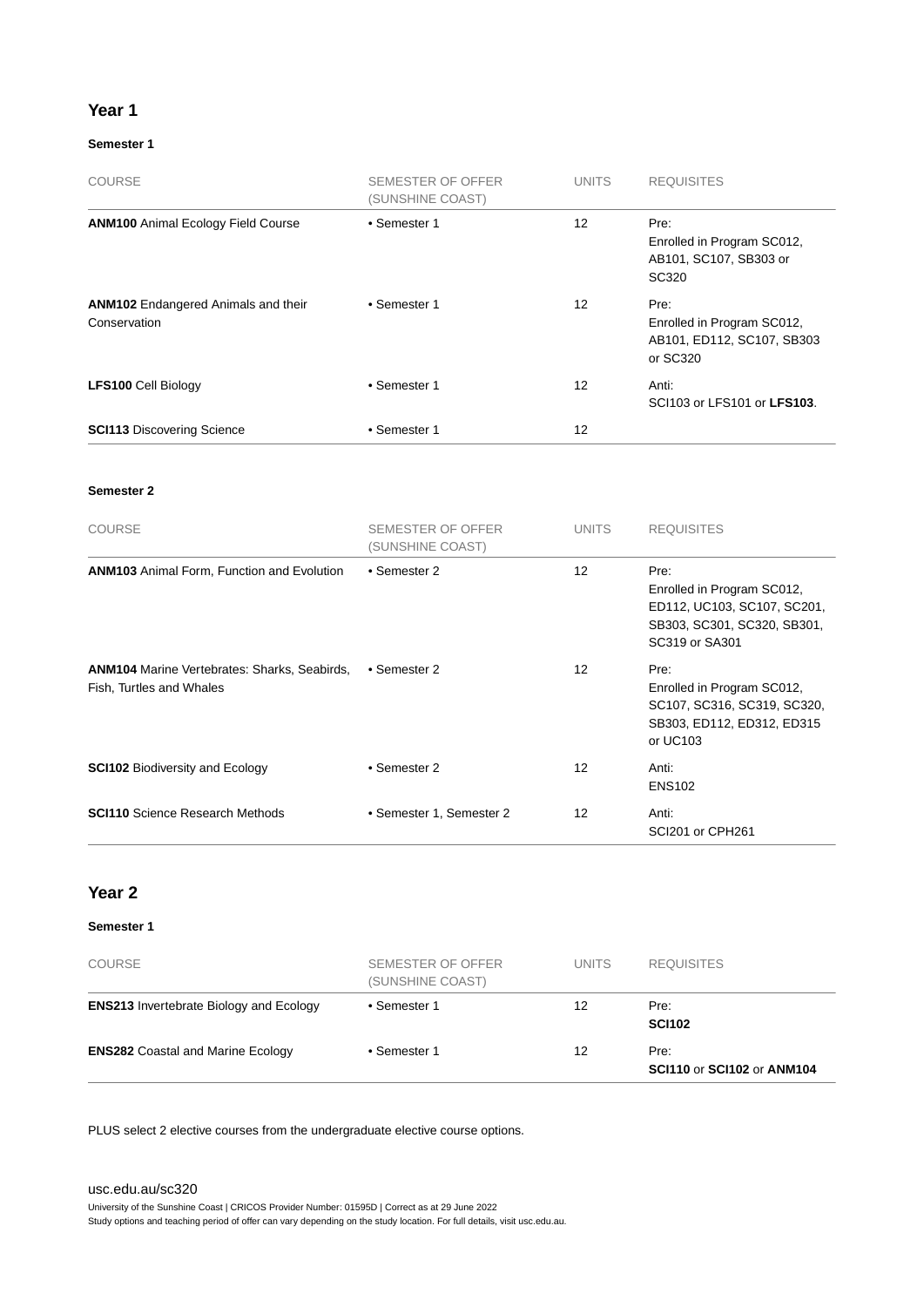#### **Semester 2**

| <b>COURSE</b>                                                         | SEMESTER OF OFFER<br>(SUNSHINE COAST) | <b>UNITS</b> | <b>REQUISITES</b>                                             |
|-----------------------------------------------------------------------|---------------------------------------|--------------|---------------------------------------------------------------|
| <b>ANM201</b> Animal Ecophysiology                                    | • Semester 2                          | 12           | Pre:<br><b>ANM103</b> and enrolled in<br>Program SB303, SC320 |
| <b>ANM203</b> Statistics with Teeth: Understanding<br>Ecological Data | • Semester 2                          | 12           | Pre:<br><b>SCI110 or BUS101</b>                               |
| <b>ENS222</b> Terrestrial Vertebrate Diversity and<br>Ecology         | • Semester 2                          | 12           | Pre:<br><b>SCI102</b>                                         |

PLUS select 1 developing or graduate level (200/300) elective course from the undergraduate elective course options.

#### **Year 3**

#### **Semester 1**

| <b>COURSE</b>                                   | SEMESTER OF OFFER<br>(SUNSHINE COAST) | <b>UNITS</b> | <b>REQUISITES</b>                                                                                                 |
|-------------------------------------------------|---------------------------------------|--------------|-------------------------------------------------------------------------------------------------------------------|
| <b>ENS316</b> Wildlife Ecology and Conservation | • Semester 1                          | 12           | Pre:<br>ENS222 and SCI110                                                                                         |
| <b>ENS317 Coastal Conservation Planning</b>     | • Semester 1                          | 12           | Pre:<br>(ANM203 or SCI202 or<br>MTH203) and (ENS213 or<br><b>ENS221 or ENS222 or ENS253</b><br>or <b>ENS282</b> ) |

PLUS select 2 developing or graduate level (200/300) elective courses from the undergraduate elective course options.

#### **Semester 2**

| <b>COURSE</b>                             | SEMESTER OF OFFER<br>(SUNSHINE COAST) | <b>UNITS</b>    | <b>REQUISITES</b>                                                |
|-------------------------------------------|---------------------------------------|-----------------|------------------------------------------------------------------|
| <b>ANM301 Animal Behaviour</b>            | • Semester 2                          | 12 <sup>2</sup> | Pre:<br>ANM201 and ANM203                                        |
| <b>ANM302 Global-Change Ecology</b>       | • Semester 2                          | 12              | Pre:<br>ANM201 and ANM203                                        |
| PLUS select 1 course from:                |                                       |                 |                                                                  |
| <b>COURSE</b>                             | SEMESTER OF OFFER<br>(SUNSHINE COAST) | <b>UNITS</b>    | <b>REQUISITES</b>                                                |
| ENS330 K'gari-Fraser Island Field Studies | • Session 8                           | 12              | Pre:<br><b>Course Coordinator consent</b><br>required and SCI110 |
| <b>ENS333</b> Special Field Studies Topic | • Session 5, Session 7                | 12              | Pre:<br><b>Course Coordinator Consent</b><br>Required            |

[usc.edu.au/sc320](https://www.usc.edu.au/sc320) University of the Sunshine Coast | CRICOS Provider Number: 01595D | Correct as at 29 June 2022 Study options and teaching period of offer can vary depending on the study location. For full details, visit usc.edu.au.